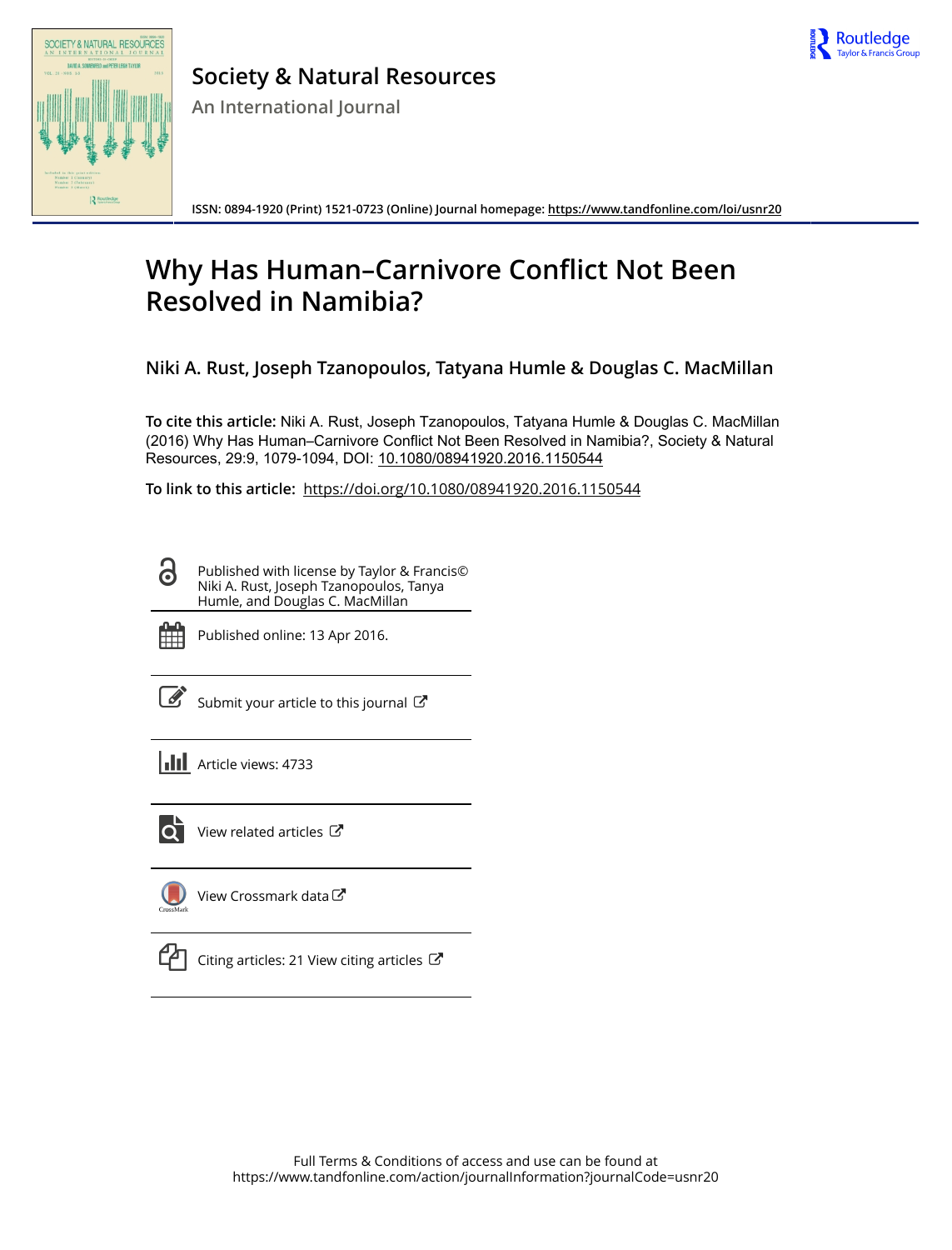### **Why Has Human–Carnivore Conflict Not Been Resolved in Namibia?**

Niki A. Rus[t](http://orcid.org/0000-0002-0421-6461) **D**, Joseph Tzanopoulos, Tatyana Humle, and Douglas C. MacMillan

Durrell Institute of Conservation and Ecology, University of Kent, Canterbury, United Kingdom

#### **ABSTRACT**

Human–wildlife conflict has historically been portrayed as a management problem where solutions lie in technical changes or financial incentives. However, recent research shows many conflicts stem from social, economic, and political drivers. We undertook qualitative data collection on livestock farms to determine whether relationships between farmers and their workers affected frequency of reported livestock depredation in Namibia. We found that the conflict was affected by social and economic inequalities embedded in the previous apartheid regime. Macro- and microlevel socioeconomic problems created an environment where livestock depredation was exacerbated by unmotivated farm workers. Poor treatment of workers by farmers resulted in vengeful behaviors, such as livestock theft and wildlife poaching. Successfully addressing this situation therefore requires recognition and understanding of its complexity, rather than reducing it to its most simplistic parts.

#### **ARTICLE HISTORY**

Received 27 May 2015 Accepted 14 January 2016

#### **KEYWORDS**

Apartheid; depredation; human–wildlife conflict; livestock farming; racism; wildlife poaching

Despite a multitude of different approaches proposed to mitigate the so-called "conflict" between livestock farmers and carnivores, people are reporting increased damages by carnivores across many parts of the world (Conover [2002;](#page-13-0) Harper, Paul, and Mech [2005;](#page-14-0) Tamang and Baral [2008;](#page-16-0) Moheb, Lawson, and Mostafawi [2012\)](#page-15-0). This not only threatens the livelihoods of farmers that share their land with carnivores, but also endangers recently restored carnivore populations, as some farmers can turn to lethal control to manage this situation (Aryal et al. [2014;](#page-13-0) Rust and Marker [2014\)](#page-15-0). Why is it that we have not found a sustainable way to resolve human–wildlife conflict in the long term? This could be because we are not addressing the deeper social problems associated with this issue (Madden and McQuinn [2014](#page-14-0)). Furthermore, carnivores living on livestock farms are managed by a multitude of human players: For instance, herders can reduce livestock depredation but farmers might not employ them because herders can be inattentive (Rigg [2001\)](#page-15-0) or expensive (Swenson and Andrén [2005](#page-16-0)). Alongside the human players on the farm are those influencing decisions from a distance: Policymakers and international trade officers have the power to alter the profits of the farming industry; this in turn influences the management of farms (van Meijl et al. [2006](#page-16-0); Schmid and Sinabell [2007\)](#page-15-0) and the carnivores living on farmland

**CONTACT** Niki A. Rust  $\Omega$  [nr208@kent.ac.uk](mailto:nr208@kent.ac.uk) Durrell Institute of Conservation and Ecology, Marlowe Building, University of Kent, Canterbury, CT2 7NR, United Kingdom.

This is an Open Access article. Non-commercial re-use, distribution, and reproduction in any medium, provided the original work is properly attributed, cited, and is not altered, transformed, or built upon in any way, is permitted. The moral rights of the named author(s) have been asserted.

<sup>© 2016</sup> Niki A. Rust, Joseph Tzanopoulos, Tatyana Humle, and Douglas C. MacMillan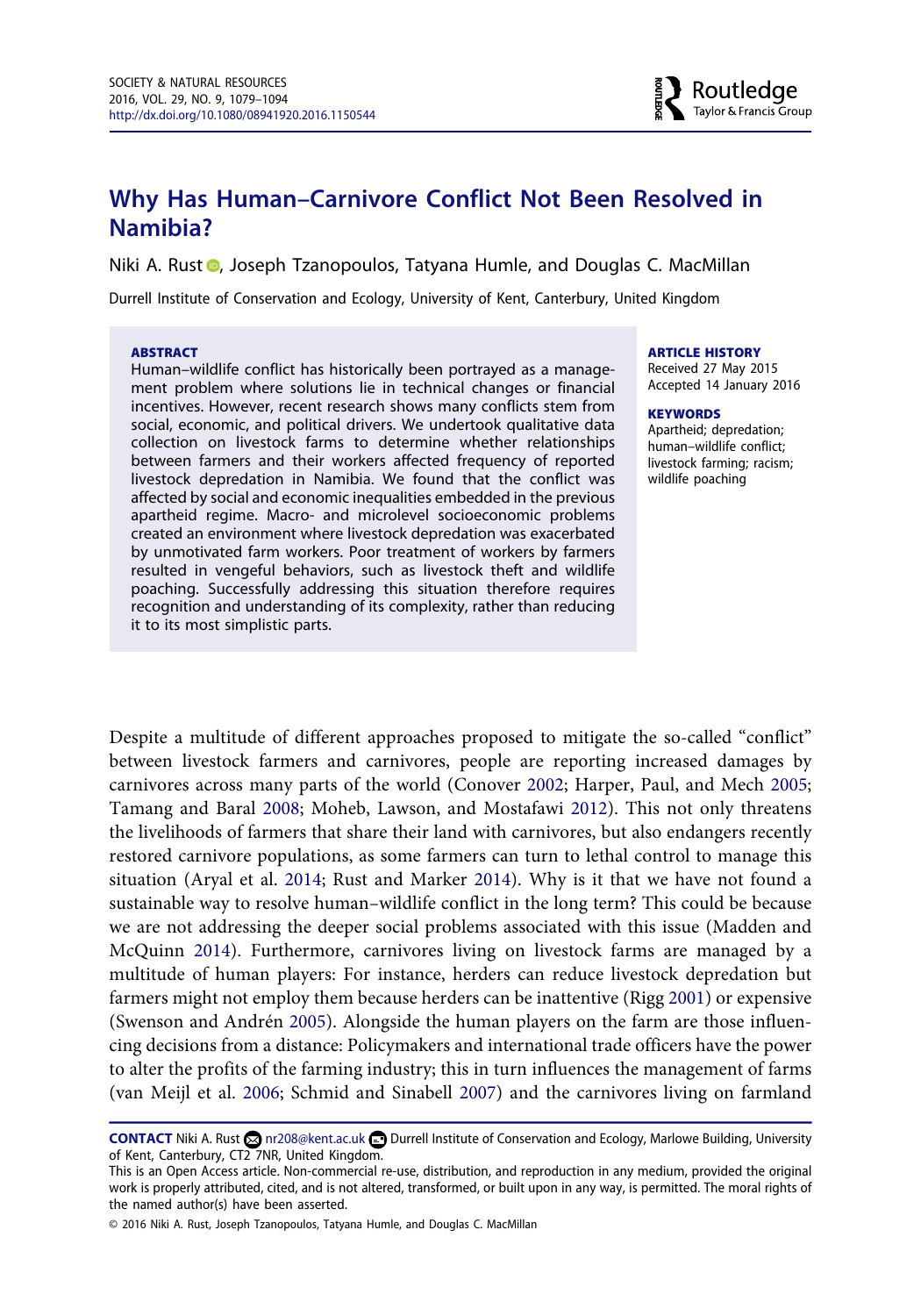(Jones and Barnes [2006\)](#page-14-0). However, limited attention has been placed on understanding how these players affect human–wildlife conflict.

In Namibia—a country where wildlife is more populous on farmland than in protected areas (Krugmann [2001](#page-14-0))—there have been various methods used to reduce conflict with carnivores, including translocating problem animals, using livestock-guarding dogs and herders, excluding predators from farms, and killing recurrent problem animals (Marker, Dickman, and Macdonald [2005;](#page-14-0) Rust et al. [2015](#page-15-0)). Sometimes these techniques have successfully limited livestock depredation, yet farmers are reporting more frequent problems with carnivores (NACSO [2013\)](#page-15-0). This could be because carnivore populations are increasing nationally, but could also be because underlying social and ecological causes of the conflicts have not yet been adequately addressed.

Recent scholars have shown that human–wildlife conflict is often due to disagreements between different groups of people over how to manage wildlife (Clark, Rutherford, and Mattson [2014;](#page-13-0) Redpath, Bhatia, and Young [2015\)](#page-15-0). There have been calls to rename human– wildlife conflict as "human–human conflict over wildlife" or simply as a "conservation conflict" (Redpath et al. [2015](#page-15-0)). Carnivores can therefore be thought of as peripheral players pulled into the debate of wildlife management by individuals who hold contrasting values, whereas the true causes of the conflict often lie more deeply in cultural, historical, political, and sociological factors (Clark, Rutherford, and Mattson [2014](#page-13-0)). While academic studies have explored the social and psychological aspects of conservation conflicts in their research (e.g., Mosimane et al. [2013\)](#page-15-0), few conflict mitigation schemes have fully integrated these human dimensions in their entirety when implementing carnivore management strategies. Indeed, Namibia has a national policy on managing human–wildlife conflict (Government of Namibia [2009](#page-14-0)) but this focuses almost exclusively on technical, economic, and ecological factors related to the problem while ignoring social and psychological drivers.

Associated with the complex social and psychological factors influencing human– wildlife conflict is the management of the farm and its natural resources, which can alter the extent of livestock depredation. For instance, killing game animals in the local area will decrease the availability of wild prey for carnivores, which can then lead to greater livestock depredation (Soh et al. [2014](#page-16-0)). Poaching of game is an important factor when understanding the ways in which farmer–worker relations affect livestock depredation because employees are often involved in poaching (Warchol and Johnson [2009;](#page-16-0) Lindsey et al. [2011](#page-14-0)). Workers have also been known to steal livestock (Khoabane and Black [2009\)](#page-14-0), which could potentially result in farmers perceiving carnivores to be a greater threat than in reality if they believe carnivores rather than humans are reducing livestock numbers. As such, it is essential to understand the farmer–worker relationship when trying to mitigate conflict.

Due to the important influence that employees have on the frequency of depredation, we took a novel angle to studying this conservation conflict. Our aim was to determine whether the relationship between farmers and their employees influenced reported conflict on Namibian commercial livestock farms. The objectives were to:

- 1. Identify themes on farms with higher and lower levels of reported livestock depredation, livestock theft and game poaching.
- 2. Explore these themes to understand what (if any) social, economic and political factors influenced reported livestock depredation, theft and poaching.

Although we note that other actors also significantly affect farm management (e.g., policymakers), we focused on the farmer–worker interaction as a starting point to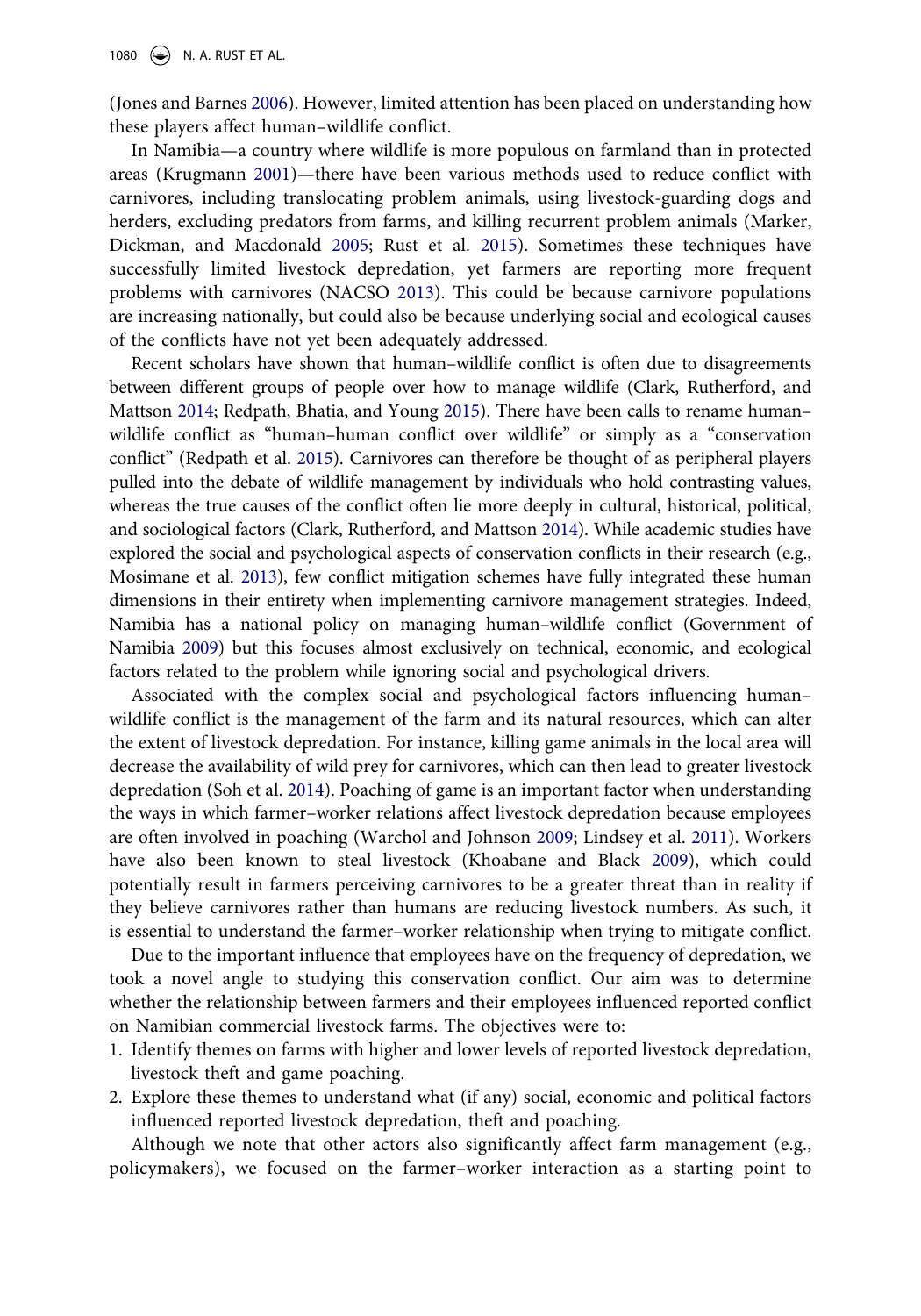understanding the complexity of farm systems and their effect on human–wildlife conflict.

#### **Methods**

#### *Study Area*

This research focused on the north-central area of Namibia, as this location has a relatively high density of carnivores (Hanssen and Stander [2004](#page-14-0)). It is also one of the country's main commercial cattle farming areas and therefore has the potential to be significantly affected by conflict between farmers and carnivores.

In Namibia, there are two forms of farming: Commercial (or "freehold") farming is on private land where livestock are marketed on a large scale for profit. Conversely, communal farming is on government-owned land where some resource rights are given to the occupier. This study area focused on commercial farming. Commercial farmers in Namibia (who are predominantly of Caucasian European descent) often employ individuals from communal lands, who are almost exclusively the descendants of indigenous Africans prior to European colonization, hereafter referred to as "indigenous Africans" (Hunter [2004a;](#page-14-0) Atkinson [2007\)](#page-13-0). This is due to the historical context from which commercial farming arose in Namibia: During apartheid, indigenous Africans were forcibly removed from their lands and relocated to tribe-specific areas of the country, known as "reservations" or "homelands" (Adams and Devitt [1992](#page-13-0)). Many of the relocated areas suffered insufficient water points and lacked access to livestock markets. This resulted in widespread poverty and unemployment due to the agrarian lifestyle of the indigenous communities (Hunter [2004a](#page-14-0)). The enforced poverty created a reservoir of potential workers for commercial farmers to utilize and, due to a large supply and low demand, wages were extremely low (Atkinson [2007\)](#page-13-0). Although the country gained independence in 1990, Namibia continues to have one of the most unequal wealth distributions in the world (Central Intelligence Agency [2013\)](#page-13-0), as progress has been slow to readjust power from the Namibians of Europeans descent to the indigenous Africans (World Bank [2009](#page-14-0)); discontent between these two sectors of society still persists (du Pisani [2003](#page-13-0); Hunter [2004b](#page-14-0)).

#### *Interviews*

The first author conducted, coded, and analyzed the data. Qualitative interviews followed a grounded-theory approach (Strauss and Corbin [1990](#page-16-0)) and were undertaken between September and November 2013. The interviews were conducted with 22 farmers, 26 farm workers, and 21 unemployed farm workers. Sixty interviews were conducted face-to-face, and, due to logistical constraints, five farmer interviews were conducted by e-mail, two via Skype, and two by telephone. Data collection followed a predominantly inductive approach to learning about the depth of this underexplored and sensitive topic (Sarker, Lau, and Sahay [2001](#page-15-0)), with interviews undertaken in a semistructured manner to allow scope to explore other issues as they arose. The focus was not specifically on human–wildlife conflict, but rather looked at broader issues associated with employee–worker relations on commercial livestock farms and how this related to livestock depredation, theft, and poaching.

Questions posed to respondents related to the respondents' relationships with their colleagues; instances of livestock depredation on the farm; and instances of livestock theft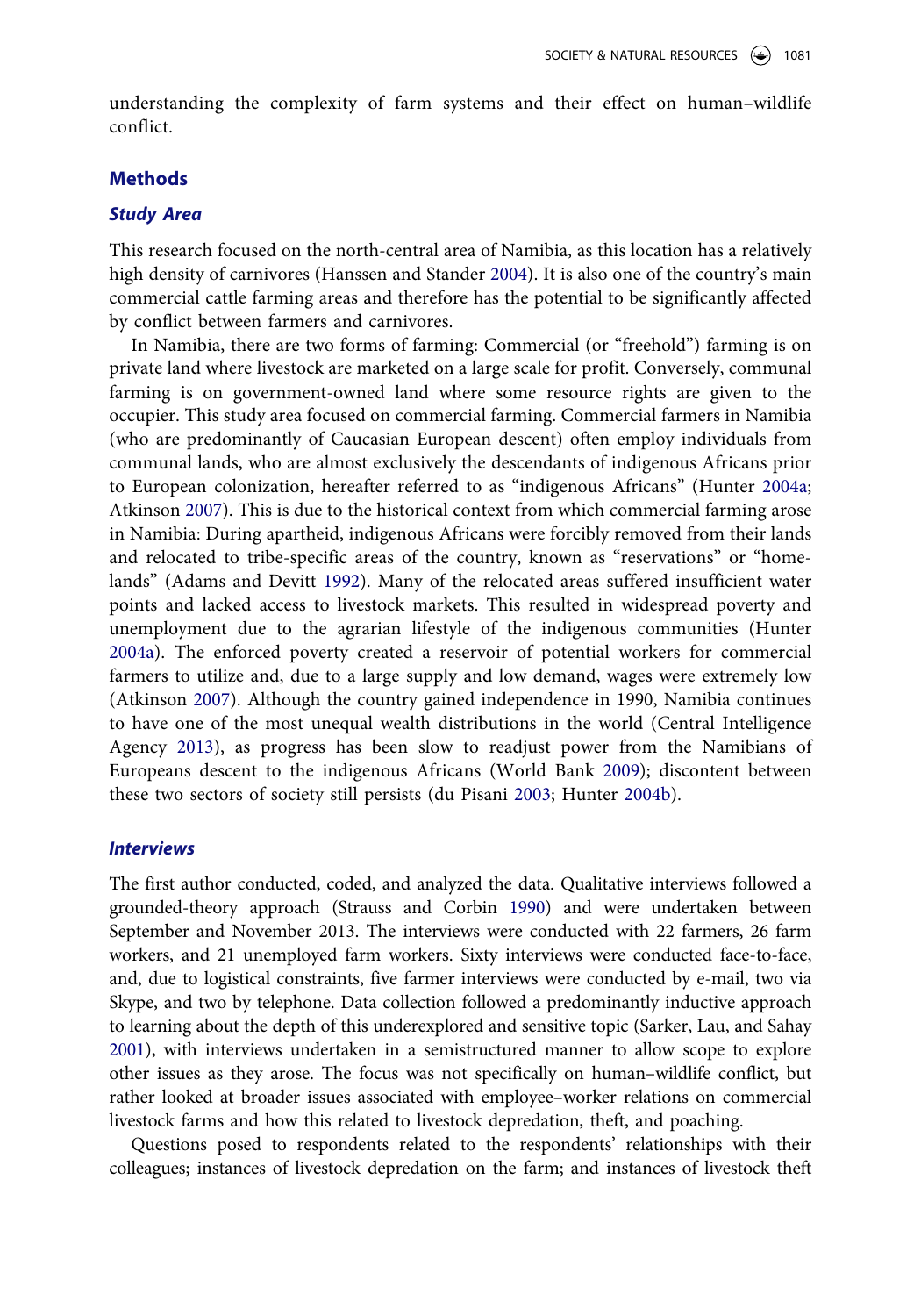or wildlife poaching on their farm or on farms nearby. The questions on theft and poaching could be considered sensitive for respondents due to their illegal nature. To overcome the potential for nonresponses or untruthful answers, respondents were interviewed privately and assured confidentiality. By asking sensitive questions at the end of the interview, it was also assumed that respondents were more comfortable and relaxed (Newing et al. [2010](#page-15-0)). The questions were posed so as not incriminate the respondent, for example, by asking, "Do you know of any cases where there have been livestock stolen or wildlife poached on this farm or farms near here?" It was also assumed that if the farmer knew of poaching or theft instances caused (or perceived to be) by employees, the farmer would freely admit this.

Informed consent was obtained from all respondents before interviews took place (Puri [2011\)](#page-15-0), and interviews were conducted in English (the official language of Namibia). Many Namibians speak Afrikaans as their first language, so respondents were offered the option of having a translator present at the interview. All respondents were, however, comfortable speaking in English. Interviews were recorded on a Dictaphone for later transcription, with the average interview lasting approximately 1 hour. Ethical approval was received for this methodology by the University of Kent ethics committee. All interviews remained confidential and anonymous.

Lastly, triangulation was used as a method of data corroboration (Newing et al. [2010\)](#page-15-0) by asking the same question of different respondents and by comparing these responses to those of others. Where important themes emerged from interviews, questions were then posed to other respondents to validate findings; data collection was therefore iterative and followed a grounded-theory approach, where initial data rounds were analysed to explore themes, which informed subsequent data collection (Strauss and Corbin [1990\)](#page-16-0).

#### *Participant Observation*

The first author lived and worked on a livestock farm for 8 months during 2013 to understand more about livestock husbandry and the farming system. Nine nearby farms were also visited to gather additional information on the range of livestock husbandry practices used, with a focus on methods to deter carnivores and on farmer–worker relationships. Each trip lasted 1–7 days, averaging 3 days. Interactions between the farmers and the employees were observed to gain an understanding of the relationship between these two actors. Data were collected through participant observation, where the first author shadowed the farmer and employees around the farm. Information was recorded on a notepad, detailing interactions between the farmer and employees and the methods used to limit predation.

#### *Sampling*

The first author attended various rural social activities in the study area in order to develop a network of farming respondents. A snowball sampling technique was used to recruit farmers for interviews with the help of a number of key informants. This was used in addition to employing theoretical sampling (Glaser [1978](#page-13-0)), whereby respondents were selected based on their ability to convey breadth and depth of the theories that were emerging from the data. From a total of 35 farmers contacted, 22 respondents were interviewed (a 63% response rate), which is deemed an acceptable level of response for interviews (Witkin and Altschuld [1995](#page-16-0)).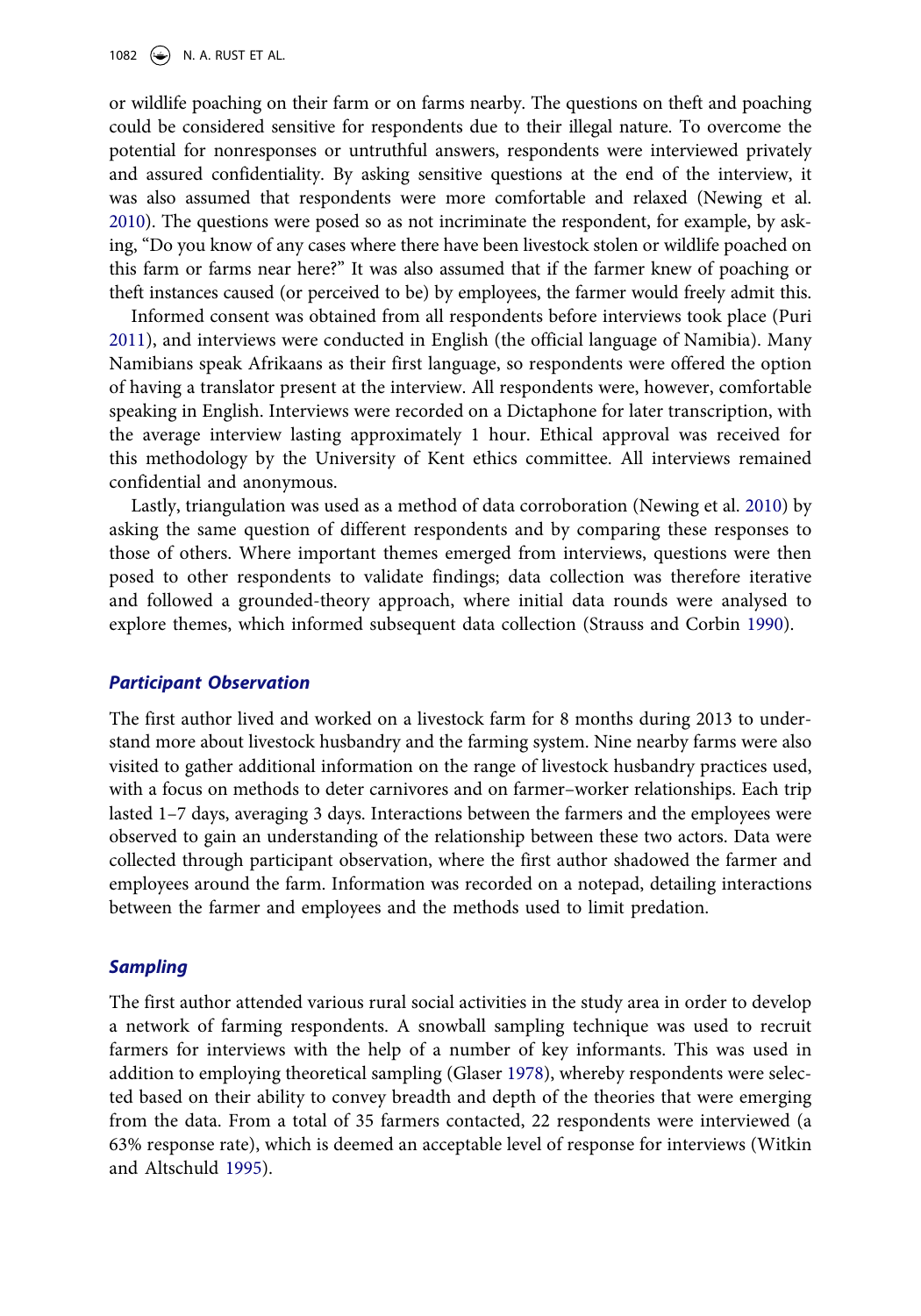All 26 farm employees were interviewed at each farm visited. Unemployed farm workers  $(n=21)$  were recruited via convenience and purposeful sampling by visiting a large farm supply store in the district's main town of Otjiwarongo, where scores of unemployed farm workers congregated to obtain employment from farmers who visited the shop. It was assumed that unemployed workers would be more open and honest about any possible problems with their previous employment as there would be no fear of retributive action. No employed or unemployed worker refused to be interviewed. New respondents were continually sourced for interviews until theoretical saturation was reached, that is, where no new themes were emerging from new data (Glaser and Strauss [1967\)](#page-14-0).

#### *Analysis*

All interviews were transcribed into NVivo 10 (QSR International Limited, Cheshire, UK) within 24 hours of each interview. These interviews were then coded using the groundedtheory approach (Strauss and Corbin [1990](#page-16-0)), by first reading initial interviews to determine common themes that were beginning to emerge. Each theme was coded using a coding framework, which developed as further data were collected. The emergent themes helped to frame future interview questions to explore these factors more thoroughly. Second, specific codes were generated within NVivo that applied to each theme (Auerbach and Silverstein [2003](#page-13-0)), which used both axial and open coding (MacMillan and Han [2011](#page-14-0)). Third, a final iteration of coding was conducted at the end of data collection to validate the findings and the coding framework (Saldaña [2010;](#page-15-0) Cassidy [2012\)](#page-13-0). Data collected from participant observation were analyzed in the same manner. Quotes used in the results section were selected for their typical representation of a particular theme that emerged from the data (Auerbach and Silverstein [2003\)](#page-13-0).

To answer objective 1, farms were categorized by the level of livestock depredation, poaching, and theft reported to occur. This was undertaken as follows:

- 1. Percentage of animals lost via livestock depredation in the last year: none, low (1–3% of the flock/herd), or high  $(4\%+)$ .
- 2. Poaching of game: none or present on the farm in the last 2 years.
- 3. Theft of livestock: none or present on the farm in the last 2 years.

Categorizing the first variable was based upon on a previous Namibian study (Stein et al. [2010\)](#page-16-0) where farmers indicated the degree of livestock loss that would be tolerable. As theft of livestock and poaching of wildlife were reported by farmers to be memorable events, initial interviews with farmers confirmed that they would be able to recall instances of these activities within the last 2 years. However, because of insufficient record keeping by some farmers, it was not possible to quantify how many animals were poached or stolen, so we used binary variables. Data were analyzed to search for common themes that arose from the farms with varying degrees of depredation, and whether poaching or theft occurred on farms.

To answer objective 2, further data analysis using open and axial coding of emergent themes was undertaken to assess what social, economic, or political factors (if any) were mentioned by respondents to drive depredation, poaching, and theft.

Due to the previously described benefits of using qualitative methods to research complex, sensitive, and hard-to-reach concepts (Drury, Homewood, and Randall [2011](#page-13-0)), a qualitative approach was used in data collection and analysis. Results from this study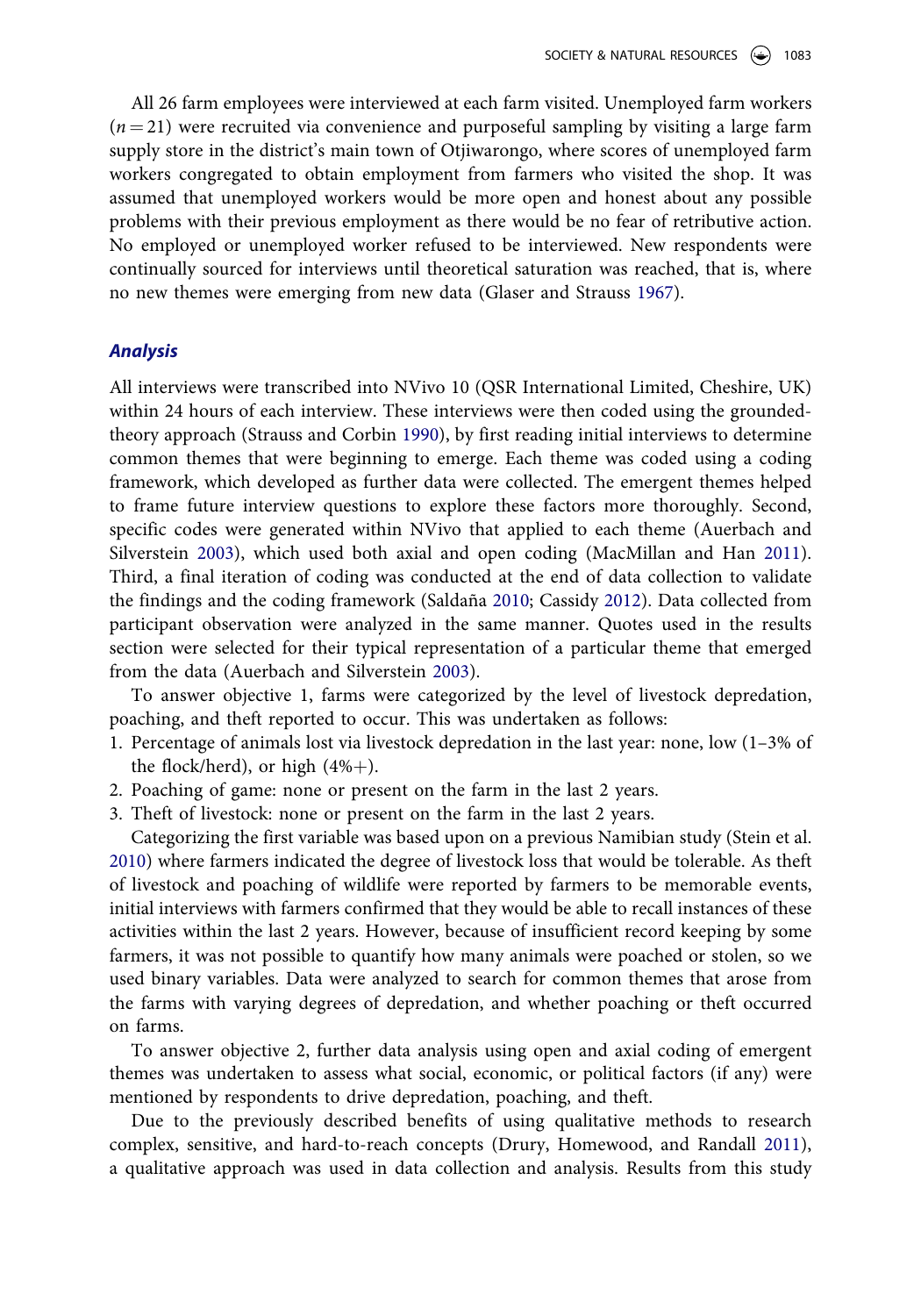are not intended to be extrapolated to other locations but can be used to understand general themes that may be applicable elsewhere.

#### **Results**

Several political, social, and economic causes for human–wildlife conflict on Namibian commercial livestock farms emerged from the data. Deep-rooted drivers caused a multitude of additional problems contributing to human–wildlife conflict (Figure 1 and [Table 1\)](#page-7-0). It appeared that the ultimate driving force behind this conflict was the political history of the country. The apartheid era resulted in an unequal distribution of resources, fueling subsequent problems: high unemployment, low wages for farm workers, land tenure disparity, and polarity in education levels. These led to micro socioeconomic problems for farm workers, including racism, substandard living and working conditions, absent or inadequate job training, few incentives, and low job satisfaction. As a result, game poaching and livestock theft by employees were common activities, which were thought to be acts of revenge for poor treatment from the owners and a means to increase income and food supply. These activities reportedly increased human–wildlife conflict in three ways. First, poaching could reduce wild prey availability for carnivores, which may have increased livestock depredation. Second, workers often blamed stolen livestock on carnivores, which reportedly led to more carnivores killed by farmers. Third, employees had inadequate training and low motivation to guard livestock from predators, leading to more livestock depredation. These conflict-causing factors are next described in more detail.



**Figure 1.** Social, political, and economic drivers of human–wildlife conflict on commercial farms in Namibia.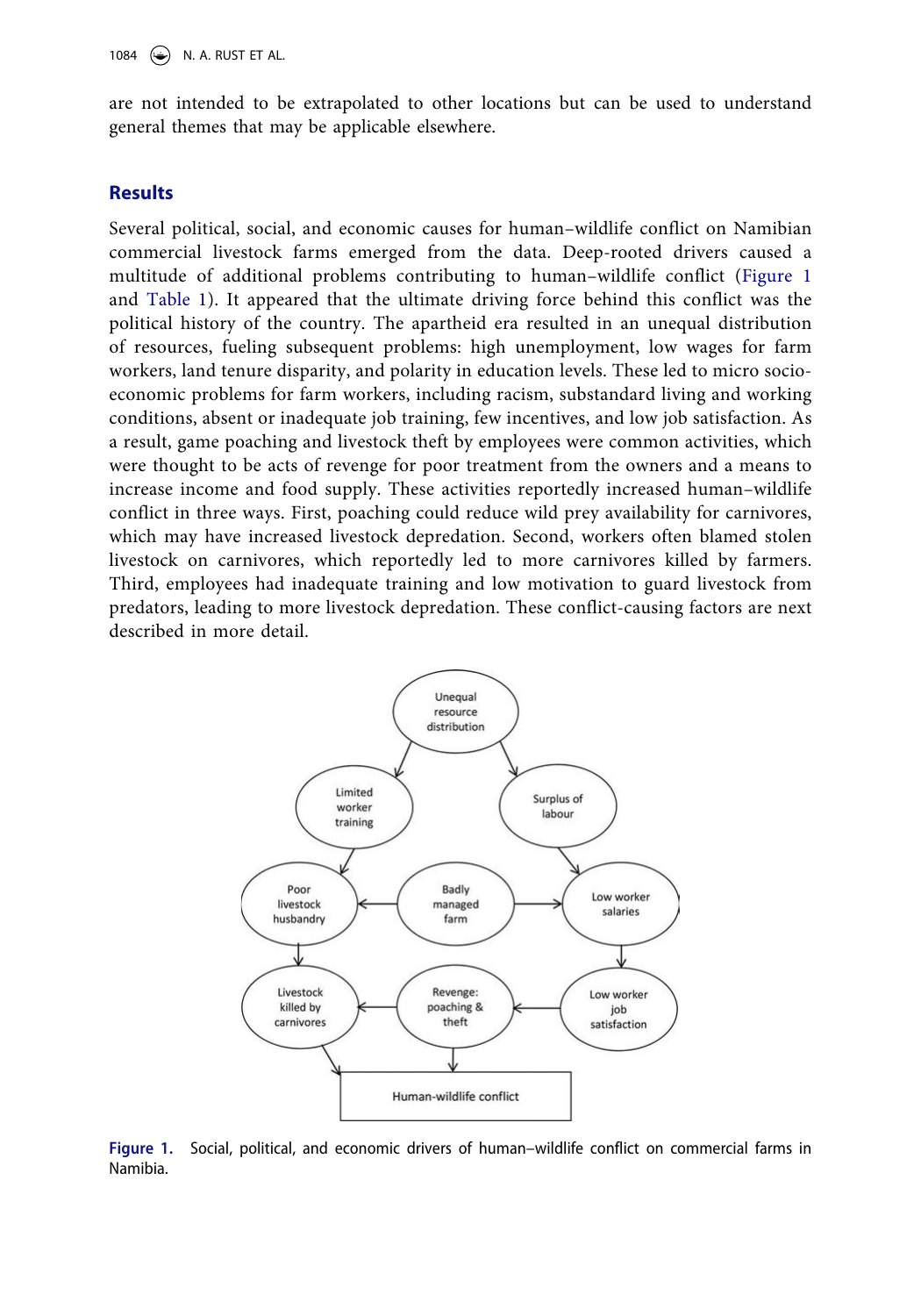<span id="page-7-0"></span>

| Main themes that emerged fr<br>espondents who reported either more<br>Table 1. | or less poaching, theft, and depredation.                                                                                                                                                                                                            | om the data on the human dimensions that affected human-wildlife conflict on farms, with supporting quotes from                                                                                                                                                                                                                                                                                  |
|--------------------------------------------------------------------------------|------------------------------------------------------------------------------------------------------------------------------------------------------------------------------------------------------------------------------------------------------|--------------------------------------------------------------------------------------------------------------------------------------------------------------------------------------------------------------------------------------------------------------------------------------------------------------------------------------------------------------------------------------------------|
| Themes that influence                                                          | Quotes from interviews                                                                                                                                                                                                                               |                                                                                                                                                                                                                                                                                                                                                                                                  |
| human-wildlife conflict                                                        | more reported poaching, theft, and livestock depredation<br>Farms with                                                                                                                                                                               | Farms with less reported poaching, theft and livestock depredation                                                                                                                                                                                                                                                                                                                               |
| Macro                                                                          |                                                                                                                                                                                                                                                      |                                                                                                                                                                                                                                                                                                                                                                                                  |
| Surplus of labor                                                               | work for such a low salary, someone else will; so the white people are still<br>"There are so many people without jobs that if a person doesn't want to<br>in power."-farm worker, FW12                                                              | "There's not enough employment in the country to get another job, so I<br>need to stay here."-farm worker, FW1                                                                                                                                                                                                                                                                                   |
| Unequal resource<br>distribution                                               | "If you ask for help from your boss, such as a loan, but the boss doesn't pay<br>you, then you feel angry towards him, which is why you might poach."—<br>farm worker, FW6                                                                           | G<br>have a big problem with it  I think maybe because the workers feel<br>'All of the thefts are from inside information  Some farms round here<br>sense of entitlement."-farmer, FR6                                                                                                                                                                                                           |
| Lack of worker education                                                       | "Those who have a better education go and work in the towns because they<br>salary; it's only the very uneducated that go to work on<br>farms."-farmer, FR22<br>get a better                                                                         | shifted from grade to grade without proper examination so that by the<br>they're not properly educated so can't get a good job, so many people<br>time they leave at grade 10 some can't even read or write. This means<br>because the education system is broken; people in public schools are<br>"One of the main reasons why poaching and theft goes on so much is                            |
| Decreasing profitability of<br>farming                                         | "You farm with 4 people but in the past you have 10 people, where are the<br>other 6 people? They're not working now. Where must they get food?<br>guys who work, or by stealing."-farmer, FR5<br>From these                                         | are unemployed. So to get by they need to steal or poach."—farmer, FR4<br>"Many farmers believe it is cheaper to kill the carnivores than spend money<br>on labour." - farmer, FR21                                                                                                                                                                                                              |
| Micro                                                                          |                                                                                                                                                                                                                                                      |                                                                                                                                                                                                                                                                                                                                                                                                  |
| Disparity in living conditions                                                 | lives in a 3-level mansion with a swimming pool. It's unfair."-farm worker,<br>"I live in a metal shack next to the pigs, which gives me asthma. My boss<br><b>FW18</b>                                                                              | "The last farm I worked on was nice. I had my own house, TV, chickens,<br>garden  Other farms I worked on it wasn't like that, so I didn't care<br>about my job as much."-unemployed farm worker, UF2                                                                                                                                                                                            |
| Racist treatment of workers<br>by farmers                                      | "These vultures [workers] come from their nests [the communal areas] to<br>work for us  They're bobbejaans [Afrikaans for "baboons"]."-farmer,<br><b>FR12</b>                                                                                        | "When you're respected, you try harder, you look after the herd better, you<br>don't want to annoy your boss."- unemployed farm worker, UF7                                                                                                                                                                                                                                                      |
| Ineffective worker<br>management                                               | "I think that all workers sometime steal and kill livestock. I would say 90% of<br>people doing this is when there are a dispute and the workers want<br>revenge."-farmer, FR7                                                                       | "If you treat your workers well they will not steal from you."—farm worker,<br>FW2.                                                                                                                                                                                                                                                                                                              |
| Ineffective livestock<br>management                                            | flock too much. We just move them to the next camp and that's it. I can't<br>tell you exact numbers of how much, how many lambs did the jackal did<br>"During lambing we don't count the sheep in order for not to disturb the<br>eat."-farmer, FR20 | from all the losses I had on the farm, 90% was related to managed, 10%<br>to predators. I spent 90% of my time on trying to kill leopards and jackals.<br>I then focused on improving my management, and by doing that one, I<br>"I lost a lot of livestock mainly to not paying enough attention  I think<br>automatically addressed the problems of losses to predators."-farm<br>manager, FM2 |
|                                                                                |                                                                                                                                                                                                                                                      | (Continued)                                                                                                                                                                                                                                                                                                                                                                                      |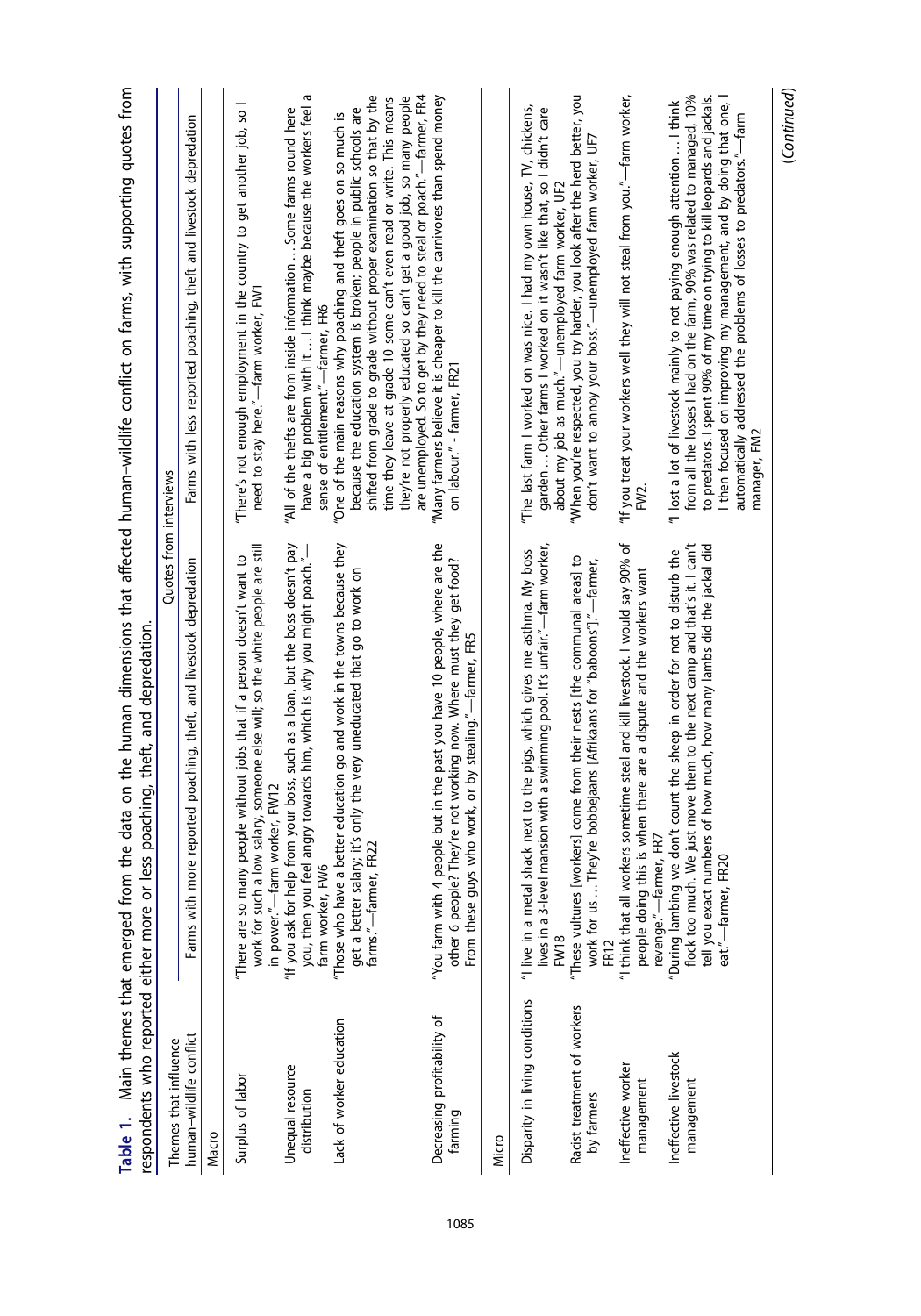| ı |  |  |
|---|--|--|
|   |  |  |
|   |  |  |
|   |  |  |
|   |  |  |
| t |  |  |
|   |  |  |
|   |  |  |
|   |  |  |
|   |  |  |
|   |  |  |
|   |  |  |
|   |  |  |
|   |  |  |
|   |  |  |
|   |  |  |

| Themes that influence                            | Quotes from interviews                                                                                                       |                                                                                                                                                                                                                                                                                                  |
|--------------------------------------------------|------------------------------------------------------------------------------------------------------------------------------|--------------------------------------------------------------------------------------------------------------------------------------------------------------------------------------------------------------------------------------------------------------------------------------------------|
| human-wildlife conflict                          | Farms with more reported poaching, theft, and livestock depredation                                                          | Farms with less reported poaching, theft and livestock depredation                                                                                                                                                                                                                               |
| Low salaries                                     | worker, FW20                                                                                                                 | If you're not paid enough, you have to get meat from somewhere."—farm $\,$ "The farm workers nowadays, they need to have housing, they need to have<br>water, electricity there, they have social security. I don't see that as<br>drawback; these things improve staff morale so we have a more |
| Vorkers blamed predators<br>for stolen livestock | We would sometimes tell our boss that the jackals came in the night to take<br>the sheep away."—unemployed farm worker, UF18 | happen on my farm. If a worker has told me that a leopard has taken a<br>"Workers can blame predators for livestock loss in theory, but this doesn't<br>productive farm with fewer losses to predators."-farmer, FR2<br>calf, I need proof."—farmer, FR16                                        |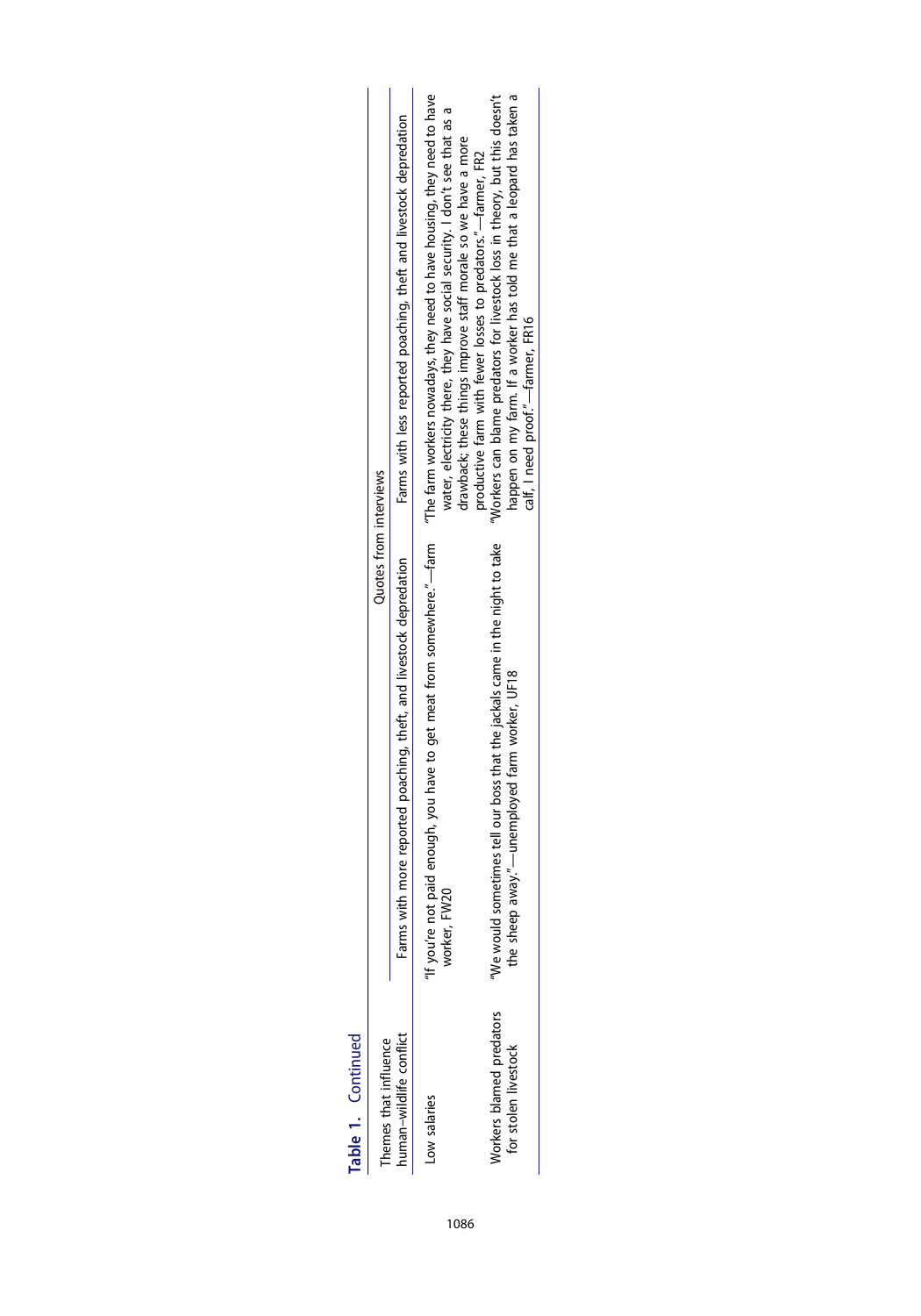#### *Macro Socioeconomic Factors*

Disparity in resources (namely, education, wages, land ownership, and job opportunities) partly as a result of apartheid—fueled poaching and theft on the farm. High unemployment rates created a surplus of job seekers with limited employment options because of low education. Because of the labor surplus, farm workers were not paid well (averaging US\$71/month). The majority of farm workers reported it being impossible to survive on the salaries paid, and thus supplemented incomes elsewhere, such as by stealing.

A further macroeconomic problem that affected the situation was the reported shrinking profitability of livestock farming. Farmers often mentioned that livestock feed, veterinary costs, and fuel prices were continually rising whereas the market price of livestock was unpredictable and did not rise with inflation. This suggests that additional players at different scales (notably national and international policymakers) affected farm systems. Many farmers responded by reducing staff numbers, despite the same (or higher) workload, which stressed remaining workers, who had to work longer hours for less pay. Some farm duties were performed less frequently or removed altogether (e.g., herding), which increased reported livestock depredation as herds were not guarded from carnivores.

#### *Micro Socioeconomic Problems*

Micro socioeconomic problems, again predominantly caused by apartheid, created various challenges on Namibian commercial livestock farms in this study. The most clearly visible of these was the disparity in living conditions between farmers and workers, which was due to a perception by the Europeans of differing standards of living needs for different ethnicities. This disparity angered workers, who were frustrated at farmers for spending money on what the workers perceived to be unnecessary, luxury items when farmers often told workers they could not afford to pay them a higher salary.

Farm workers also admitted to stealing from employers because of racist and unfair treatment: another consequence of apartheid. Many farmers were observed acting hostile and dominating toward workers. Racism and poor treatment by farmers annoyed workers, who were more inclined to resort to poaching and theft in retaliation, as well as becoming demotivated about looking after livestock effectively.

On top of the poor treatment, workers interviewed had no vested interest in farm productivity, as they were not empowered to take control over the business. They did not seem to care whether predators killed livestock or poaching occurred because there were no repercussions for them. To increase productivity and reduce the chance of livestock depredation, one worker suggested offering part ownership of farms or some profits from livestock sales to workers. Many farmers, however, were against handing over any power to workers.

Because of the poor living conditions, racist treatment, and low salaries, employees were frequently unhappy. A few farmers suggested that raising wages would increase staff morale, as they believed that the current wages were currently too low. However, other farmers were against this idea as they did not believe workers deserved a raise. Workers who were unhappy did not undertake tasks diligently and instead left vulnerable livestock open to predation rather than checking on them regularly, which reportedly led to increased livestock depredation.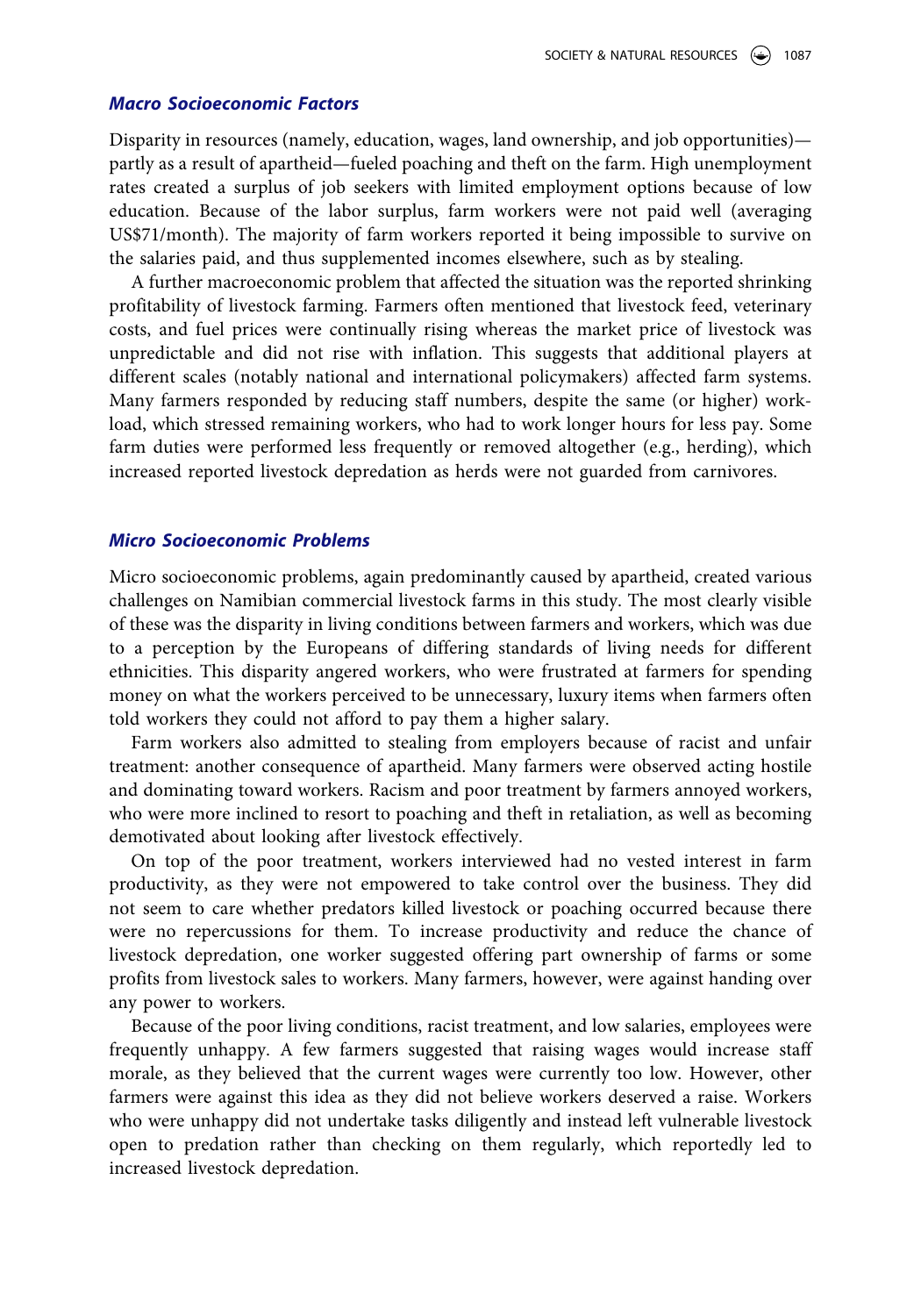1088  $\leftrightarrow$  N. A. RUST ET AL.

As well as the challenges facing the workers, there were many aspects of livestock management that increased reported livestock depredation. For example, livestock were sometimes not counted for weeks or months at a time, which meant that farmers did not know how many livestock were stolen, predated upon, or lost to other causes. However, when counting finally did occur, predators were usually accused for any losses. Poor management also resulted in increased theft: On one farm, a farmer reported 12 cows stolen by a neighbor, which he blamed on himself for not counting his cattle for more than a month.

Bad management extended to the way workers were managed. Workers often complained about the negative, dictatorial style by which farmers commanded employees. On badly managed farms, workers were seen as objects to exploit and dominate—similar to the livestock—in order to complete work. Workers were therefore not given any incentive to care for livestock properly, which sometimes resulted in livestock being more vulnerable to predation.

As well as the lack of incentives, workers were not adequately trained in effective husbandry. Some lacked literacy and numeracy skills and were not able to count the number of livestock to check all were present. The farm owners interviewed, however, although aware of the need for trained workers, often did not want their employees trained as they worried that workers may leave for a better job or would ask for a higher salary once trained.

#### *Human–Wildlife Conflict*

Due to the aforementioned political, social, and economic factors, livestock depredation was reportedly more severe on farms where workers were not respected. Respondents agreed that poaching and theft were often undertaken by workers to supplement income. Farmers tried to limit these activities by firing workers who they believed were involved or taking perpetrators to the police. Sometimes, however, farmers resorted to torturing or even killing suspects, which led to a significant adverse reaction among local communal residents and spurred further poaching.

Workers involved with poaching and theft often told managers that missing livestock and game animals were killed by carnivores, leading some farmers to believe that carnivores were more of a problem on their farm than in reality. Some farmers were aware of this scapegoating tactic and requested to see evidence of a predator attack, such as carcasses or carnivore tracks. On one farm visited, for example, workers complained that wildcats were attacking goats. The farmer confronted the workers, saying that the predator looked like he walked on two feet, not four; after this, no more goats were reported by workers to have been killed by wildcats.

#### **Discussion**

This is the first known study to uncover the effects of power differentials, farm governance, and racism on farms in relation to livestock depredation. It highlights the previously noted finding that human–wildlife conflict is driven by complex social factors that affect how people perceive each other (Madden and McQuinn [2014\)](#page-14-0), in addition to how people perceive predators (Dickman [2010](#page-13-0)). This study is, however, unique as it demonstrates that workplace relations and the political history of a country affected the level of perceived human–wildlife conflict on farms, which had knock-on effects of game poaching and livestock theft.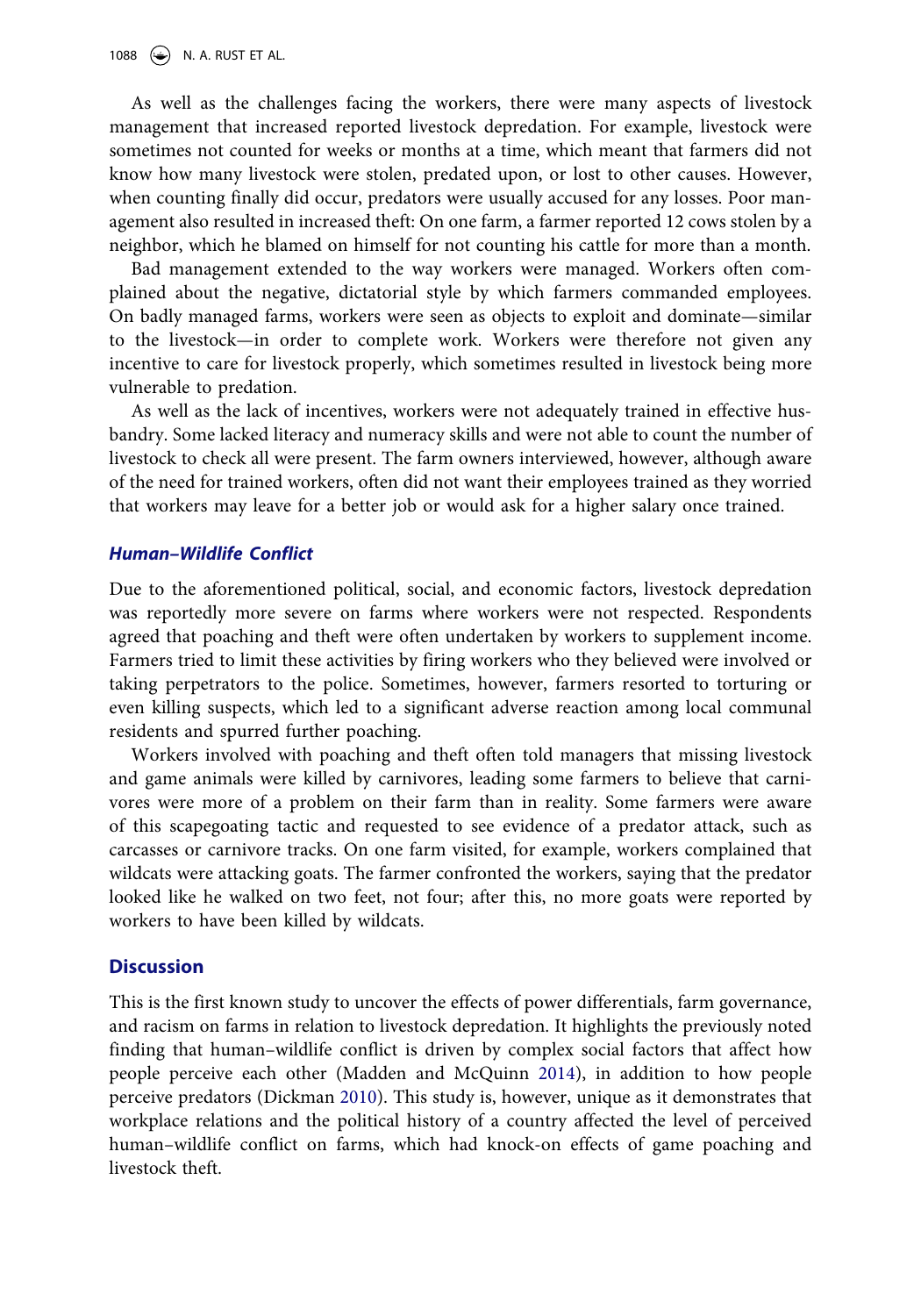In this study, poaching usually involved farm workers, a finding that has also been noted in neighboring Zimbabwe (du Toit [1994](#page-13-0)). In Malawi, stock theft has been attributed to be a form of resistance by the poor against rich landowners (Malekano [2000\)](#page-14-0); this was also thought to be the main cause of poaching in Victorian Britain, too, where poaching subsided as job security and education improved for the economically disadvantaged (Jones [1979](#page-14-0)). The main reason for undertaking poaching and livestock theft in this study was reportedly due to unequal resource distribution, the most important resource of which was income. The average wage for livestock employees interviewed in this study was 41% lower than the average Namibian monthly salary (Namibia Statistics Agency [2012\)](#page-15-0). This is a very low wage to survive on in Namibia and it is therefore not surprising that workers resorted to alternative income sources to supplement salaries. Furthermore, minimum wage for farm workers had not changed in Namibia since 2004 up until the end of this study's data collection, so despite a 17% increase in food prices (Minde, Chilonda, and Sally [2008\)](#page-15-0), workers had an income deficit. In other societies, poachers have sometimes been regarded as Robin Hoods of their community—stealing from the rich and redistributing back to the poor (Child et al. [2012](#page-13-0)). It is possible that such a scenario was also present on these farms in Namibia.

Along with the low salaries paid to workers, lack of employee empowerment also added to worker dissatisfaction. Previous research in South Africa has demonstrated that farm workers who were given more responsibility were more productive, had longer job retention, and increased farm profits (Eckert, Hamman, and Lombard [1996\)](#page-13-0). Namibia may do well to follow this example. Farmers in this study, however, appeared reluctant to relinquish any form of control of their "kingdom" (farmer FR5) to their workers. Employees often felt trapped, as they were not able to find employment elsewhere due to having a poor education, which has also been noted in South Africa (Robertson [1988](#page-15-0)). They were thus "caught in a cycle of dependency and poverty" (Republic of Namibia [1997,](#page-15-0) 227), solely reliant on the farmer for food, shelter, wages, and health care provision (Sylvain [2001\)](#page-16-0).

Some farmers' racist, exploitative treatment of their workers caused retributive actions among workers, which then increased perceived human–wildlife conflict. Previous research in Namibia has also highlighted the poor treatment of indigenous employees by settler farm owners (Suzman [2001;](#page-16-0) Sylvain [2001](#page-16-0)), where "workers lived under constant fears of either physical or verbal abuse and of arbitrary dismissal" (Karamata, [2006,](#page-14-0) 7). Derogatory, demeaning communication from some farmers angered workers, who were more likely retaliate, such as by poaching game and stealing livestock.

Previous research into the causes of human–wildlife conflict has indicated that insufficient education of farmers and workers increased livestock depredation (Mwathe [2007;](#page-15-0) Schumann, Walls, and Harley [2012](#page-16-0)). This was also found in the current study, as workers did not understand the need to undertake certain husbandry techniques known to reduce predation. A further educational factor previously noted in other studies is that farmers incorrectly blamed predators for lost livestock, as they were not aware of the real cause of death (Marker-Kraus, Kraus, and Hurlbut [1996](#page-14-0); Mizutani and Muthiani [2005](#page-15-0)); this was also found in the current study. Worker education in livestock husbandry and farmer education in the correct cause of death could help reduce real and perceived human– wildlife conflict (Marker, Mills, and Macdonald [2003\)](#page-14-0). However, the problem may still persist if underlying racial and inequality issues are not addressed.

The Namibian conflict between livestock farmers and carnivores is therefore an entangled problem that cannot be completely solved by only addressing direct causes of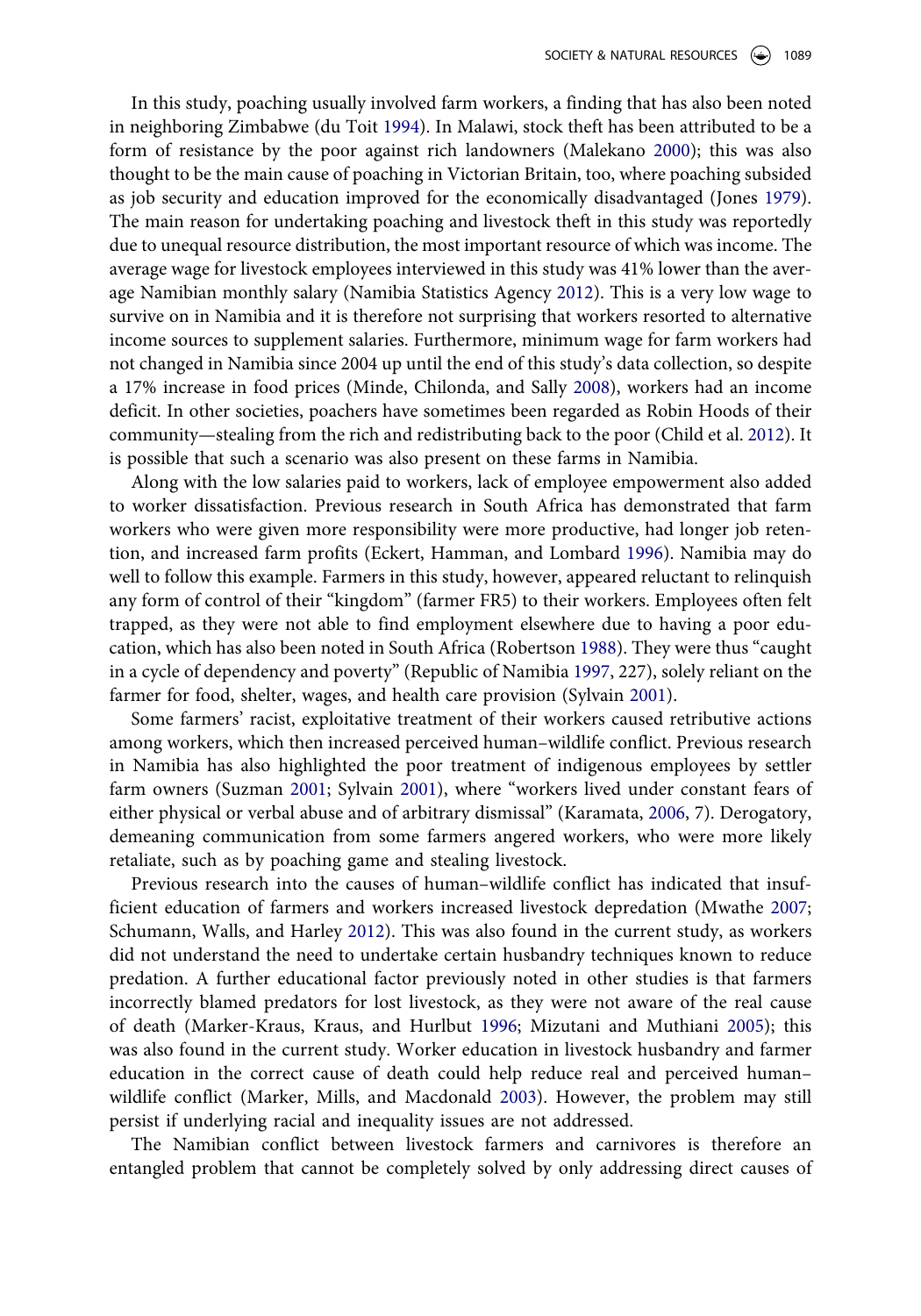depredation. Although technical solutions such as guarding dogs, fences, and herders reduce depredation, they will not eliminate this problem completely (Inskip et al. [2013](#page-14-0)). This is because many drivers of conflict are due to the way in which livestock are managed, which is heavily influenced by the farmer–worker relationship and the political history of the country. If racism, domination, and exploitation continue, workers will have little motivation to undertake jobs effectively to protect livestock from predators. Although progress has been made in reducing human–wildlife conflict in many areas of the world (Zabel and Holm-Muller [2008](#page-16-0); Rust, Whitehouse-Tedd, and MacMillan [2013;](#page-15-0) Hazzah et al. [2014](#page-14-0)), we would do well to appreciate the complexity of the factors that are influencing this situation (Madden and McQuinn [2014\)](#page-14-0) before jumping in with quick fixes.

One limitation to this research is the fact that the interviews relied on respondents being open and honest, which could be difficult to achieve with a foreign interviewer during a 1-hour interview. While this was less of an issue during participant observation (due to the length of time immersed in the community), the interviews with the unemployed workers in particular did not involve significant time to build rapport and trust with these respondents. However, interviews were undertaken privately and confidentially to improve frank discussion, and interviews were undertaken only after spending a full day informally meeting with the respondents to build a relationship with them. That said, nervous or untrusting respondents may withhold sensitive information for fear of negative repercussions (such as information from the interview being used against them for job opportunities). To overcome this possibility, future research should be supplemented with data collection methods specifically designed for asking sensitive questions, such as the Randomised Response Technique (Nuno and St John [2014\)](#page-15-0).

#### **Conclusion**

This research has demonstrated a tangled relationship between farmers and workers on commercial livestock farms in Namibia that influenced human–wildlife conflict. When this relationship worked well, farms were managed productively and employees had higher job satisfaction. These employees worked harder and undertook more effective livestock husbandry, which reduced the likelihood of livestock going missing, both to predators and by other means. Happy employees were treated with respect and paid a liveable wage; when they were not, they did not perform well at their job, which sometimes resulted in revenge tactics, such as stealing livestock or poaching game. Namibian commercial farms may therefore be described in a similar fashion to how South African farms have previously been described:

[They] "are not simply places of work … [T]hey are individual arenas in which power games of control and subjugation between worker and employer … are the daily norms of life in an extremely complex setting." (O'Conchuir [1997;](#page-15-0) cited in Husy and Samson [2001](#page-14-0), 25)

Far from this particular human–wildlife conflict being a linear problem of carnivores killing livestock and farmers then killing carnivores, this research has shown complex socioeconomic and political underlying drivers of the problem that are deeply embedded in the human dimension. In Namibia, if conflict between humans and carnivores is to be mitigated, the conflict between farmers and workers must first be addressed.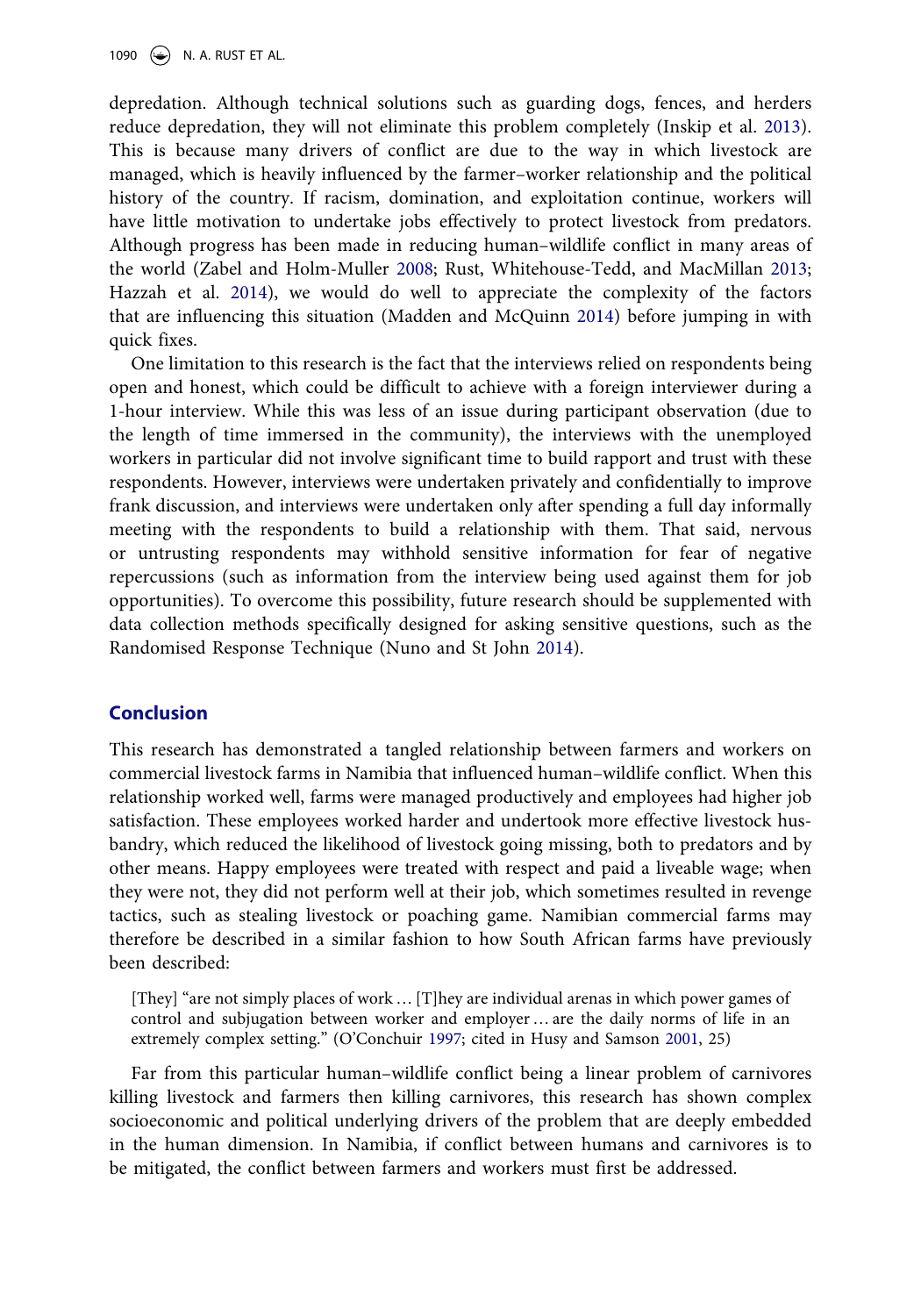#### <span id="page-13-0"></span>**Acknowledgments**

Thanks to all the respondents who agreed to take part in this survey, especially H & B Sohrada.

#### **Funding**

This work was funded by the Economic and Social Research Council (grant 12906529) and a Panthera Kaplan graduate award. Logistical assistance was provided by Cheetah Conservation Fund.

#### **ORCID**

Niki A. Rust **h**ttp://orcid.org/0000-0002-0421-6461

#### **References**

- Adams, M. E., and P. Devitt. 1992. *Grappling with land reform in pastoral Namibia*. London, UK: Overseas Development Institute.
- Aryal, A., D. Brunton, W. Ji, R. K. Barraclough, and D. Raubenheimer. 2014. Human–carnivore conflict: Ecological and economical sustainability of predation on livestock by snow leopard and other carnivores in the Himalaya. *Sustainability Science* 9 (3):321–29. doi[:10.1007/](http://dx.doi.org/10.1007/s11625-014-0246-8) [s11625-014-0246-8](http://dx.doi.org/10.1007/s11625-014-0246-8)
- Atkinson, D. 2007. *Going for broke: The fate of farm workers in arid South Africa*. Cape Town, South Africa: HSRC Press.
- Auerbach, C. F., and L. B. Silverstein. 2003. *Qualitative data: An introduction to coding and analysis*. New York, NY: New York University Press.
- Cassidy, A. 2012. Vermin, victims and disease: UK framings of badgers in and beyond the Bovine TB controversy. *Sociologia Ruralis* 52:192–214. doi[:10.1111/j.1467-9523.2012.00562.x](http://dx.doi.org/10.1111/j.1467-9523.2012.00562.x)
- Central Intelligence Agency. 2013. Distribution of family income—Gini index. *The World Factbook.*  <https://www.cia.gov/library/publications/the-world-factbook/fields/2172.html>(accessed February 3, 2015).
- Child, B. A., J. Musengez, G. D. Parent, and G. F. T. Child. 2012. The economics and institutional economics of wildlife on private land in Africa. *Pastoralism: Research, Policy and Practice* 2 (1):1–32. doi[:10.1186/2041-7136-2-18](http://dx.doi.org/10.1186/2041-7136-2-18)
- Clark, S. G., M. B. Rutherford, and D. J. Mattson. 2014. Large carnivores, people, and governance. In *Large carnivore conservation: Integrating science and policy in the North American West*, ed. S. G. Clark and M. B. Rutherford 1–28. Chicago, IL: University of Chicago Press.
- Conover, M. R. 2002. *Resolving human–wildlife conflicts: The science of wildlife damage*. Boca Raton, FL: Lewis.
- Dickman, A. 2010. Complexities of conflict: The importance of considering social factors for effectively resolving human–wildlife conflict. *Animal Conservation* 13 (5):458–66. doi:[10.1111/j.1469-](http://dx.doi.org/10.1111/j.1469-1795.2010.00368.x) [1795.2010.00368.x](http://dx.doi.org/10.1111/j.1469-1795.2010.00368.x)
- Drury, R., K. Homewood, and S. Randall. 2011. Less is more: The potential of qualitative approaches in conservation research. *Animal Conservation* 14 (1):18–24. doi:[10.1111/j.1469-1795.2010.00375.x](http://dx.doi.org/10.1111/j.1469-1795.2010.00375.x)
- du Pisani, A. 2003. Liberation and tolerance. In *Re-examining liberation in Namibia: Political culture since independence*, ed. H. Melber 129–36. Stockholm, Sweden: Nordiska Afrikainstitutet.
- Du Toit, R. 1994. Management of black rhino in Zimbabwean conservancies. In *Rhinos as game ranch animals*, ed. B. L. Penzhorn and N. P. J. Kriek, 95–9. Onderstepoort, South Africa: South African Veterinary Association.
- Eckert, J. B., J. N. Hamman, and J. P. Lombard. 1996. Perceiving a new future: Empowering farmworkers through equity sharing. *Development Southern Africa* 13 (5):693–712. doi:[10.1080/](http://dx.doi.org/10.1080/03768359608439926) [03768359608439926](http://dx.doi.org/10.1080/03768359608439926)
- Glaser, B. G. 1978. *Theoretical sensitivity*. San Francisco, CA: Sociology Press.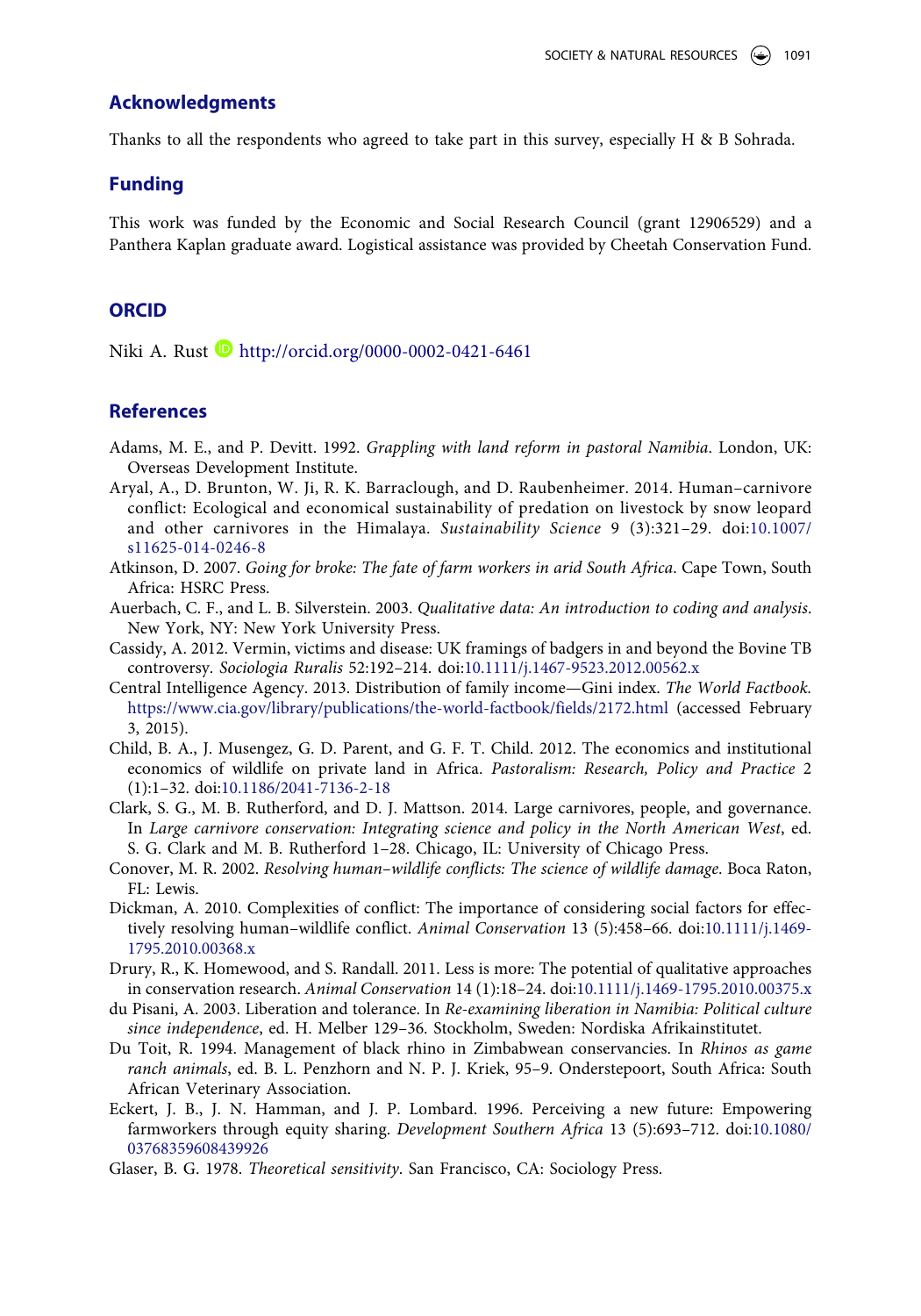- <span id="page-14-0"></span>Glaser, B. G., and A. L. Strauss. 1967. *The discovery of grounded theory: Strategies for qualitative research*. Chicago, IL: Aldine.
- Government of Namibia. 2009. *National policy on human–wildlife conflict management 2009*. Windhoek, Namibia: Directorate of Parks and Wildlife Management.
- Hanssen, L., and P. Stander. 2004. *Namibia large carnivore atlas*, vol. 1. Windhoek, Namibia: Predator Conservation Trust.
- Harper, E. K., W. J. Paul, and L. D. Mech. 2005. Causes of wolf depredation increase in Minnesota from 1979–1998. *Wildlife Society Bulletin* 33 (3):888–96. doi[:10.2193/0091-7648\(2005\)33\[888:](http://dx.doi.org/10.2193/0091-7648(2005)33[888:cowdim]2.0.co;2) [cowdim\]2.0.co;2](http://dx.doi.org/10.2193/0091-7648(2005)33[888:cowdim]2.0.co;2)
- Hazzah, L., S. Dolrenry, L. Naughton, C. T. T. Edwards, O. Mwebi, F. Kearney, and L. Frank. 2014. Efficacy of two lion conservation programs in Maasailand, Kenya. *Conservation Biology*  28:851–60. doi[:10.1111/cobi.12244](http://dx.doi.org/10.1111/cobi.12244)
- Hunter, J. 2004a. *Who should own the land? Analysis and views on land reform and the land question in Namibia and South Africa*. Windhoek, Namibia: Konrad-Adenauer-Stiftung and Namibia Institute for Democracy.
- Hunter, J. 2004b. Interviews on land reform in Namibia. In *Who should own the land? Analysis and views on the land reform and the land question in Namibia and South Africa*, 109–21. Windhoek, Nambibia: Konrad-Adenauer-Stiftung and Namibia Institute for Democracy.
- Husy, D., and C. Samson. 2001. Promoting development and land reform on South African farms. Paper presented at the SARPN Conference on Land Reform and Poverty Alleviation in Southern Africa, Pretoria, South Africa, June 4–5.
- Inskip, C., M. Ridout, Z. Fahad, R. Tully, A. Barlow, C. G. Barlow, A. Islam, T. Roberts, and D. C. MacMillan. 2013. Human–Tiger conflict in context: Risks to lives and livelihoods in the Bangladesh Sundarbans. *Human Ecology* 41 (2):169–86. doi[:10.1007/s10745-012-9556-6](http://dx.doi.org/10.1007/s10745-012-9556-6)
- Jones, B. T. B., and J. I. Barnes. 2006. *Human wildlife conflict study: Namibian case study*. Windhoek, Namibia: WWF.
- Jones, D. J. V. 1979. The poacher: A study in Victorian crime and protest. *Historical Journal* 22 (4):825–60. doi[:10.1017/s0018246x00017143](http://dx.doi.org/10.1017/s0018246x00017143)
- Karamata, C. 2006. *Farm workers in Namibia: Living and working conditions*. Windhoek, Namibia: Labour Resource and Research Institute.
- Khoabane, S., and P. A. Black. 2009. *The effect of livestock theft on household poverty in developing countries: The case of Lesotho*. Stellenbosch, South Africa: Stellenbosch University & Bureau for Economic Research.
- Krugmann, H. 2001. *Fundamental issues and the threats to sustainable development in Namibia*, vol. 264. Windhoek, Namibia: Ministry of Environment and Tourism.
- Lindsey, P. A., S. S. Romañach, S. Matema, C. Matema, I. Mupamhadzi, and J. Muvengwi. 2011. Dynamics and underlying causes of illegal bushmeat trade in Zimbabwe. *Oryx* 45 (01):84–95. doi[:10.1017/s0030605310001274](http://dx.doi.org/10.1017/s0030605310001274)
- MacMillan, D. C., and J. Han. 2011. Cetacean by-catch in the Korean Peninsula—By chance or by design? *Human Ecology* 39:757–68. doi:[10.1007/s10745-011-9429-4](http://dx.doi.org/10.1007/s10745-011-9429-4)
- Madden, F., and B. McQuinn. 2014. Conservation's blind spot: The case for conflict transformation in wildlife conservation. *Biological Conservation* 178:97–106. doi[:10.1016/j.biocon.2014.](http://dx.doi.org/10.1016/j.biocon.2014.07.015) [07.015](http://dx.doi.org/10.1016/j.biocon.2014.07.015)
- Malekano, L. 2000. The social-economic impact of stock-theft and disease in the lower shire districts of Malawi. Paper presented at the International Conference on Historical and Social Science Research, Zomba, Malawi, June 26–29.
- Marker, L. L., A. Dickman, and D. W. Macdonald. 2005. Perceived effectiveness of livestockguarding dogs placed on Namibian farms. *Rangeland Ecology & Management* 58 (4):329–36. doi[:10.2111/1551-5028\(2005\)058\[0329:peoldp\]2.0.co;2](http://dx.doi.org/10.2111/1551-5028(2005)058[0329:peoldp]2.0.co;2)
- Marker, L. L., G. Mills, and D. W. Macdonald. 2003. Factors influencing perceptions of conflict and tolerance toward Cheetahs on Namibian farmlands. *Conservation Biology* 17 (5):1290–98. doi[:10.1046/j.1523-1739.2003.02077.x](http://dx.doi.org/10.1046/j.1523-1739.2003.02077.x)
- Marker-Kraus, L. L., B. D. Kraus, and S. Hurlbut. 1996. *Cheetah survival on Namibian farmlands*. Windhoek, Namibia: Cheetah Conservation Fund.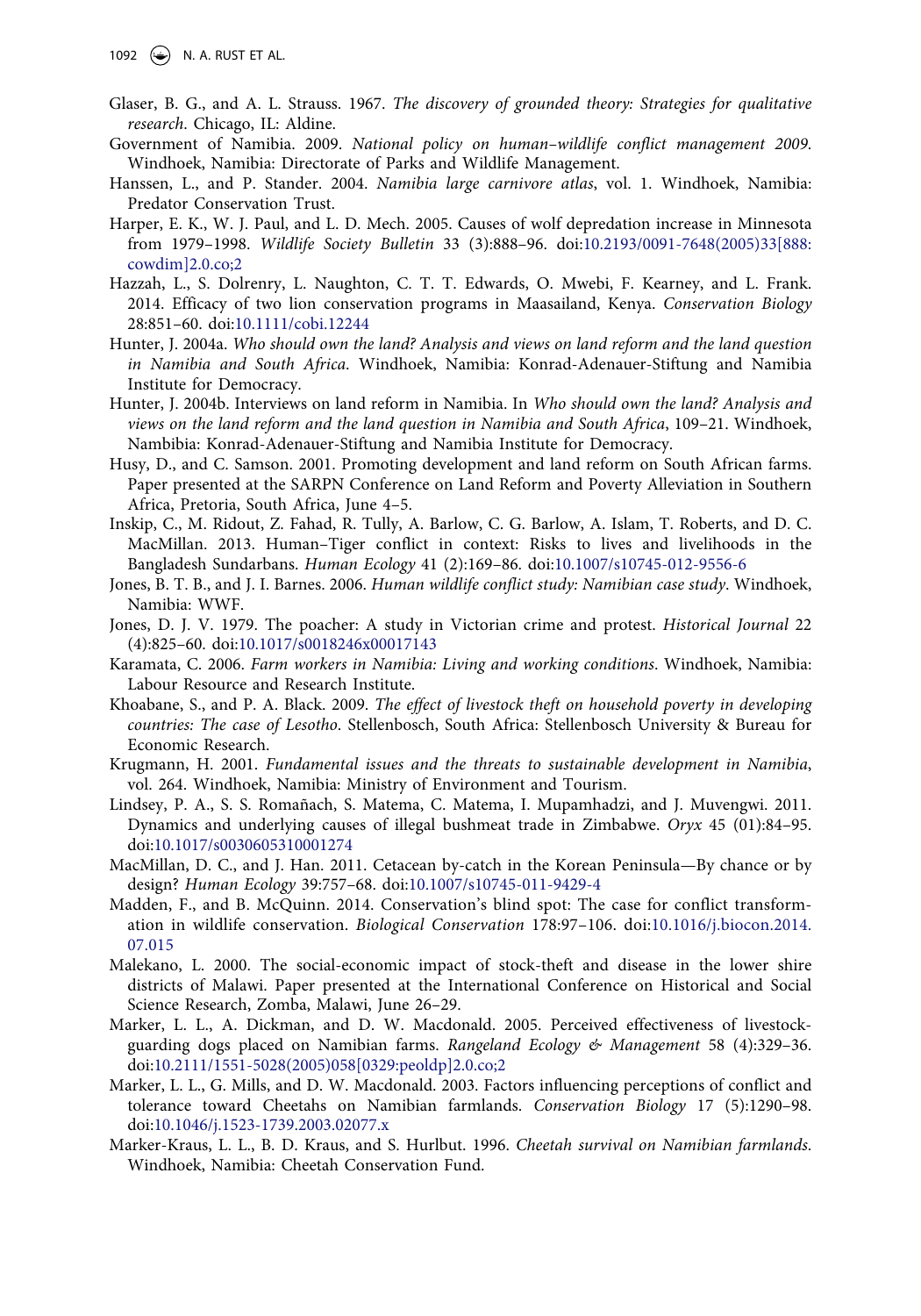- <span id="page-15-0"></span>Minde, I. J., P. Chilonda, and H. Sally. 2008. Rising global food prices—Policy challenges and options for Southern Africa. *ReSAKSS Issue Brief* (November):1–8.
- Mizutani, F., and E. Muthiani. 2005. Impact and value of wildlife in pastoral livestock production systems in Kenya: Possibilities for healthy ecosystem conservation and livestock development for the. In *Conservation and development interventions at the wildlife/livestock interface: Implications for wildlife, livestock and human health*, ed. S. A. Osofsky 121–32. Durban, South Africa: IUCN.
- Moheb, Z., D. Lawson, and S. N. Mostafawi. 2012. Brown bear status and threats in Darwaz, Northern Badakhshan, Afghanistan. *Ursus* 23 (2):237–40. doi[:10.2192/ursus-d-12-00001.1](http://dx.doi.org/10.2192/ursus-d-12-00001.1)
- Mosimane, A. W., S. McCool, P. Brown, and J. Ingrebretson. 2013. Using mental models in the analysis of human–wildlife conflict from the perspective of a social–ecological system in Namibia. *Oryx* 48 (01):64–70. doi:[10.1017/s0030605312000555](http://dx.doi.org/10.1017/s0030605312000555)
- Mwathe, K. M. 2007. The nature, economic costs and management strategies for human wildlife conflict in Magadi Area, South Rift, Kenya. Master's thesis, University of Nairobi, Nairobi, Kenya.
- NACSO. 2013. The state of community conservation in Namibia—A review of communal conservancies, community forests and other CBNRM initiatives. 2012 Annual Report, NACSO, Windhoek, Namibia.
- Namibia Statistics Agency. 2012. *The Namibia labour force survey 2012 report*. Windhoek, Namibia: Government of Namibia.
- Newing, H., C. Eagle, R. Puri, and C. Watson. 2010. *Conducting research in conservation: Social science methods and practice*. Abingdon, UK: Routledge.
- Nuno, A., and F. A. V. St John. 2014. How to ask sensitive questions in conservation: A review of specialised questioning techniques. *Biological Conservation* 189:5–15. doi:[10.1016/j.biocon.](http://dx.doi.org/10.1016/j.biocon.2014.09.047) [2014.09.047](http://dx.doi.org/10.1016/j.biocon.2014.09.047)
- O'Conchuir, R. 1997. *Farm worker conditions of employment on Free State commercial farms.*  Research report. Bloemfontein, South Africa: Free State Rural Committee.
- Puri, R. K. 2011. Participant observation. In *Conducting research in conservation: A social science perspective*, ed. H. Newing, C. M. Eagle, R. K. Puri, and C. W. Watson 85–97. Abingdon, UK: Routledge.
- Redpath, S. M., S. Bhatia, and J. Young. 2015. Tilting at wildlife: Reconsidering human–wildlife conflict. *Oryx* 49 (2):222–25.
- Redpath, S. M., R. J. Gutiérrez, K. A. Wood, and J. C. Young. 2015. *Conflicts in conservation: Navigating towards solutions*. Cambridge, UK: Cambridge University Press.
- Republic of Namibia. 1997. *Resettlement policy*. Windhoek, Namibia: Ministry of Lands, Resettlement and Rehabilitation.
- Rigg, R. 2001. Livestock guarding dogs: Their current use world wide. IUCN/SSC canid specialist group occasional paper no. 1 [online]. <http://www.canids/org/occasionalpapers>
- Robertson, B. J. 1988. An economic study of farm labour in the Lion's River, Lower Tugela and Elliot Magesterial Districts. Master's thesis, University of Natal, Natal, South Africa.
- Rust, N. A., and L. L. Marker. 2014. Cost of carnivore coexistence on communal and resettled land in Namibia. *Environmental Conservation* 41 (1):45–53. doi:[10.1017/s0376892913000180](http://dx.doi.org/10.1017/s0376892913000180)
- Rust, N. A., M. T. Nghikembua, J. J. W. Kasser, and L. L. Marker. 2015. Environmental factors affect swing gates as a barrier to large carnivores entering game farms. *African Journal of Ecology* 53 (3):339–45. doi[:10.1111/aje.12188](http://dx.doi.org/10.1111/aje.12188)
- Rust, N. A., K. M. Whitehouse-Tedd, and D. C. MacMillan. 2013. Perceived efficacy of livestockguarding dogs in South Africa: Implications for cheetah conservation. *Wildlife Society Bulletin*  37 (4):690–97. doi:[10.1002/wsb.352](http://dx.doi.org/10.1002/wsb.352)
- Saldaña, J. 2010. *The coding manual for qualitative researchers*. London, UK: SAGE Publications.
- Sarker, S., F. Lau, and S. Sahay. 2001. Using an adapted grounded theory approach for inductive theory building about virtual team development. *ACM SIGMIS Database* 32:38. doi:[10.1145/](http://dx.doi.org/10.1145/506740.506745) [506740.506745](http://dx.doi.org/10.1145/506740.506745)
- Schmid, E., and F. Sinabell. 2007. On the choice of farm management practices after the reform of the common agricultural policy in 2003. *Journal of Environmental Management* 82 (3):332–40. doi[:10.1016/j.jenvman.2005.12.027](http://dx.doi.org/10.1016/j.jenvman.2005.12.027)